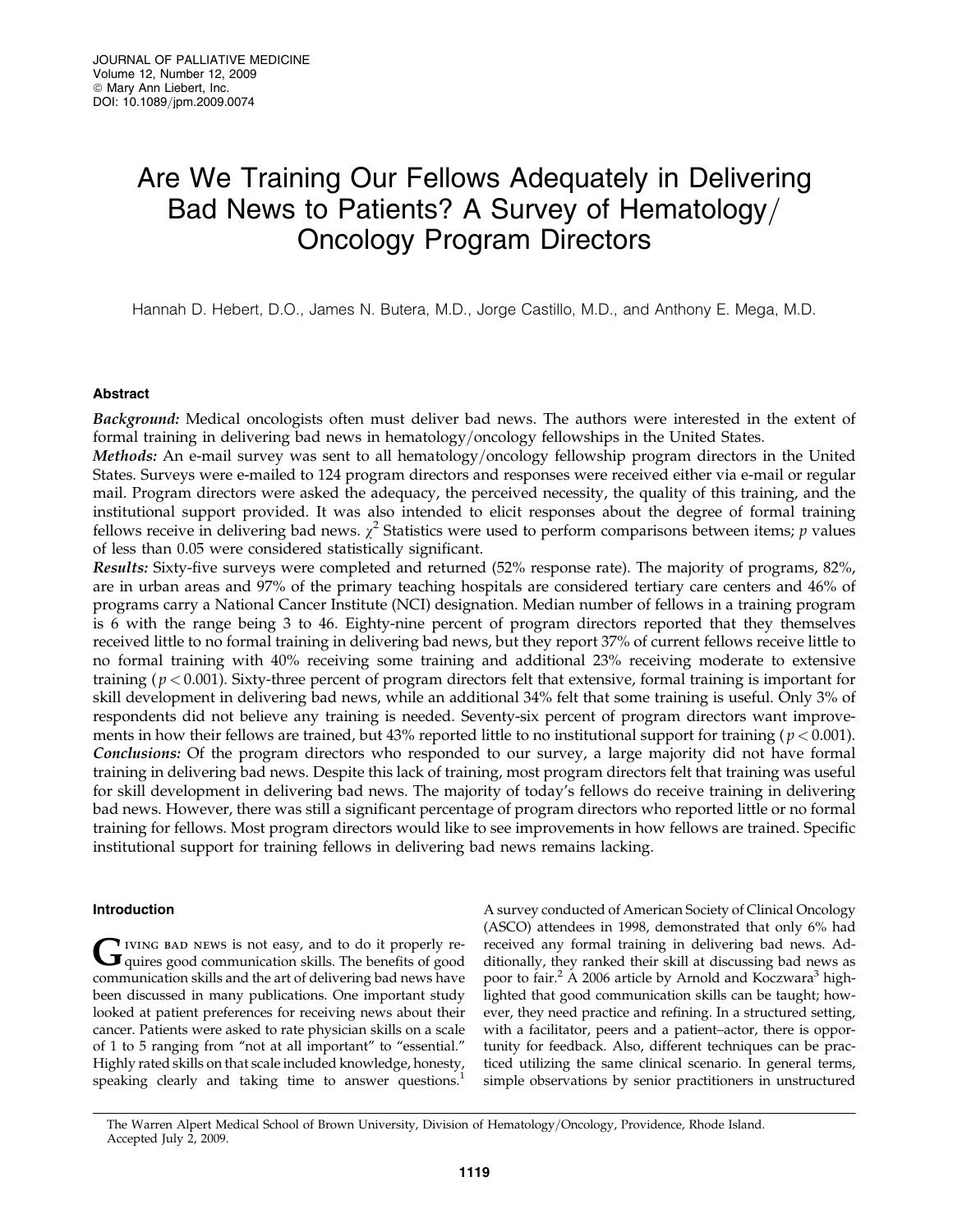| 1.                                                                                                                                                                  | $\overline{2}$<br>No defined<br>formal training                                                                         | Do your fellows receive formal training in the "giving of bad news?"<br>3<br>Few lectures with<br>mentor education |   | Extensive formal<br>training with role-playing |  |  |  |
|---------------------------------------------------------------------------------------------------------------------------------------------------------------------|-------------------------------------------------------------------------------------------------------------------------|--------------------------------------------------------------------------------------------------------------------|---|------------------------------------------------|--|--|--|
| 2.                                                                                                                                                                  | in the curriculum<br>Do you believe that the training your fellows receive in the "giving of bad news" is<br>adequate?  |                                                                                                                    |   |                                                |  |  |  |
|                                                                                                                                                                     | $\overline{2}$<br>Inadequate                                                                                            | 3                                                                                                                  | 4 | Meets all standards                            |  |  |  |
|                                                                                                                                                                     |                                                                                                                         |                                                                                                                    |   |                                                |  |  |  |
| 3.                                                                                                                                                                  | Do you feel that formal training is important for adequate skill development in regards to<br>the "giving of bad news?" |                                                                                                                    |   |                                                |  |  |  |
|                                                                                                                                                                     |                                                                                                                         |                                                                                                                    |   |                                                |  |  |  |
|                                                                                                                                                                     | Formal training<br>not required at all                                                                                  | Some training<br>useful                                                                                            |   | Formal training is<br>very important           |  |  |  |
| 4.                                                                                                                                                                  | $\overline{2}$<br>No support<br>at all                                                                                  | Does your institution provide support for formal training in the "giving of bad news?"<br>3<br>Some support        | 4 | 5<br>Full support<br>provided                  |  |  |  |
| 5.                                                                                                                                                                  | Do you believe improvements are needed in how your fellows are trained to deliver bad                                   |                                                                                                                    |   |                                                |  |  |  |
|                                                                                                                                                                     | news?<br>No improvement<br>needed                                                                                       | Some improvement<br>needed                                                                                         |   | Extensive improvement<br>needed                |  |  |  |
| 6.                                                                                                                                                                  | Did you receive formal training in the "giving of bad news" during your fellowship?                                     |                                                                                                                    |   |                                                |  |  |  |
|                                                                                                                                                                     | $\overline{2}$<br>No training                                                                                           | 3<br>Some formal<br>training                                                                                       | 4 | 5<br><b>Extensive formal</b><br>training       |  |  |  |
| Demographic Questions:                                                                                                                                              |                                                                                                                         |                                                                                                                    |   |                                                |  |  |  |
| Where is your program located within the US? (please choose from the list below)<br>Northeast Southeast MidAtlantic Midwest Northwest Northwest WestCoast Southwest |                                                                                                                         |                                                                                                                    |   |                                                |  |  |  |

What setting is your hospital in? (please choose from the list below) Urban Suburban Rural

Is your hospital a tertiary care hospital? (please choose from the list below) No Yes

Do you have an NCI designation? (please choose from the list below) No Yes How many fellows are in your program?

Please describe your primary teaching hospital.

FIG. 1. Training in delivering bad news survey.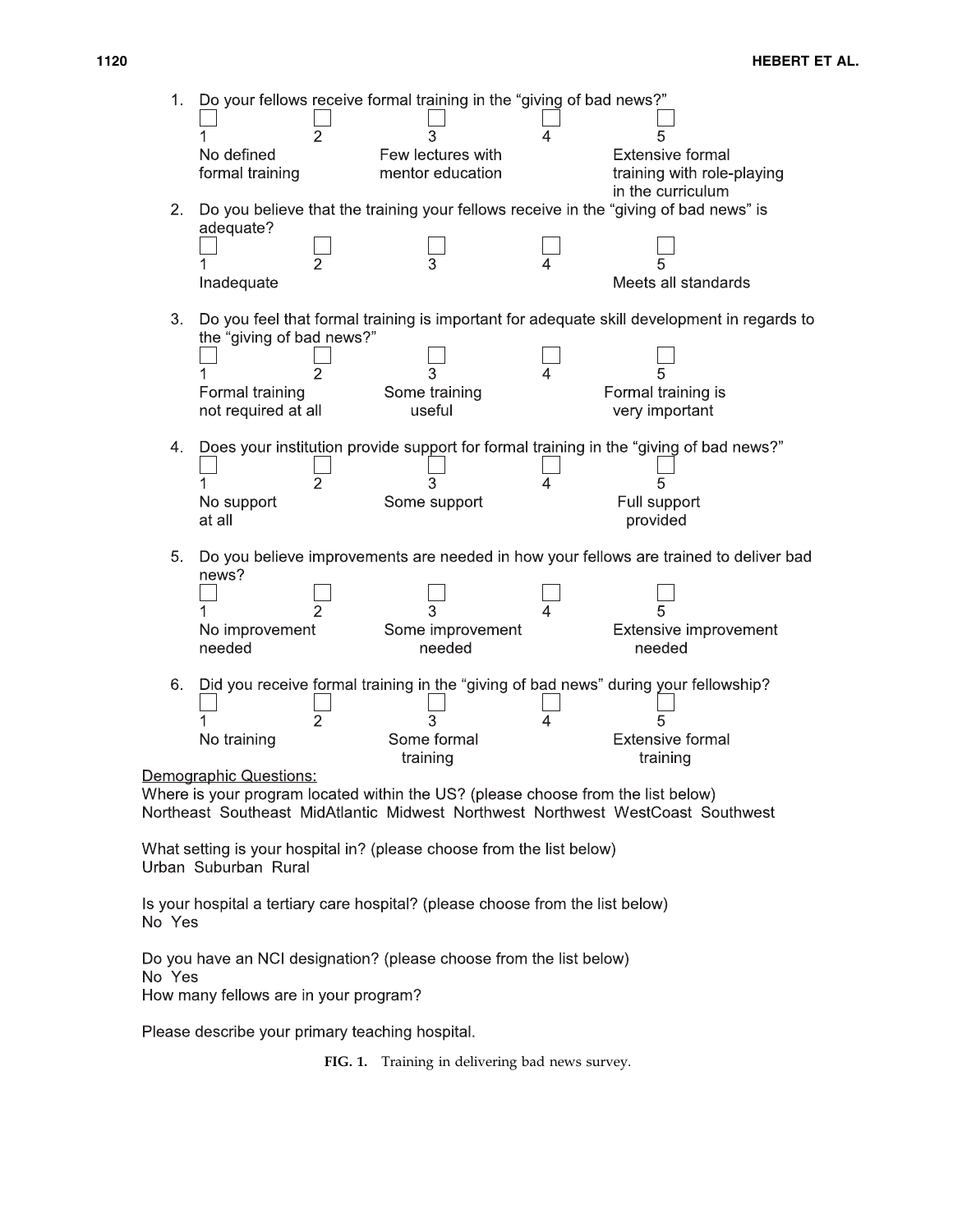$\begin{array}{c} 100\% \\ 90\% \\ 80\% \\ 70\% \\ 60\% \\ 90\% \\ 40\% \\ 20\% \\ 20\% \\ 10\% \\ 0\% \end{array}$ 

 $\begin{array}{c} 100\% \\ 90\% \\ 80\% \\ 70\% \\ 60\% \\ 50\% \\ 40\% \\ \hline \end{array}$ 

30%<br>30%<br>20%<br>10%

 $0%$ 

Percentage of responses Ans 1 - No

defined formal

training

no.

Ans 1 - Formal

training not<br>required at all

of responses Percentage

settings and without adequate feedback mechanisms do not allow for skill refinement.

The majority of education in communication skills for medical practitioners occurs in medical schools where there are opportunities for role-play. Teaching communication skills to medical oncology fellows has been explored in a 2003 study.<sup>4</sup> In that article, the authors described their program to teach communication skills to medical oncology fellows. The program utilized a 4-day retreat to focus on educational goals. Sessions were divided into large and small groups. Small group sessions emphasized role-playing using the fellows as well as patient–actors and faculty facilitators. Fellows agreed to initiate new communication skills in clinical practice while remaining in contact with their facilitators.

The value of good communication skills goes beyond effective communication of information to the patient. Good communication skills enable the practitioner to detect patient distress and to assess and manage pain, anxiety and depression.<sup>5,6</sup> Good doctor-to-patient communication is essential for patients to understand their prognosis and to make treatment decisions based on realistic expectations. In addition, the importance of good communication in delivering bad news is recognized by national organizations. ASCO included ''Breaking Bad News'' in its supportive care curriculum and

Question 1: Do your fellows receive formal training in the "giving of bad news?"

Ans 3 - Few

lectures w/

mentor

Answers

Ans 3 - Some

training usefu

Answers

Question 5: Do you believe improvements are needed in

how fellows are trained to deliver bad news?

Question 3: Is formal training important for adequate skill development in regards to the "giving of bad news?

15.40%

Ans 4

29.30%

Ans 4

Ans  $5 \cdot$ 

Extensive

formal training

Ans 5 - Forma

training is very

important

16.90%

Ans<sub>2</sub>

 $3.10^{o}$ 

Ans<sub>2</sub>

the National Comprehensive Cancer Network developed guidelines on ''Breaking Bad News.''

The purpose of this study was to investigate attitudes of hematology/oncology fellowship program directors toward current curriculums utilized to train fellows in delivering bad news.

#### Methods

A survey was e-mailed to all program directors of the 124 combined hematology/oncology fellowship programs within the United States. Three e-mail attempts were made over 6 months. The e-mail consisted of an introduction to the survey as well as the survey. The survey used a scale from 1 to 5 for program directors to grade their answers to six different questions on the existence, perceived adequacy, institutional support, and importance of training in delivering bad news. It also inquired about the training program directors had received in delivering bad news. Additionally, the survey contained demographic questions (Fig. 1). Surveys completed by program directors were e-mailed or mailed back to the primary investigator. The data from the individual surveys were pooled into a spreadsheet and reported descriptively as percentage of total responses for each individual question.



Question 2: Do you believe that the training your fellows

receive in the "giving of bad news" is adequate?

Question 4: Does your institution provide support for formal training in the "giving of bad news?"



Question 6: Did you receive formal training in the "giving of bad news" during your fellowship?



FIG. 2. Survey results.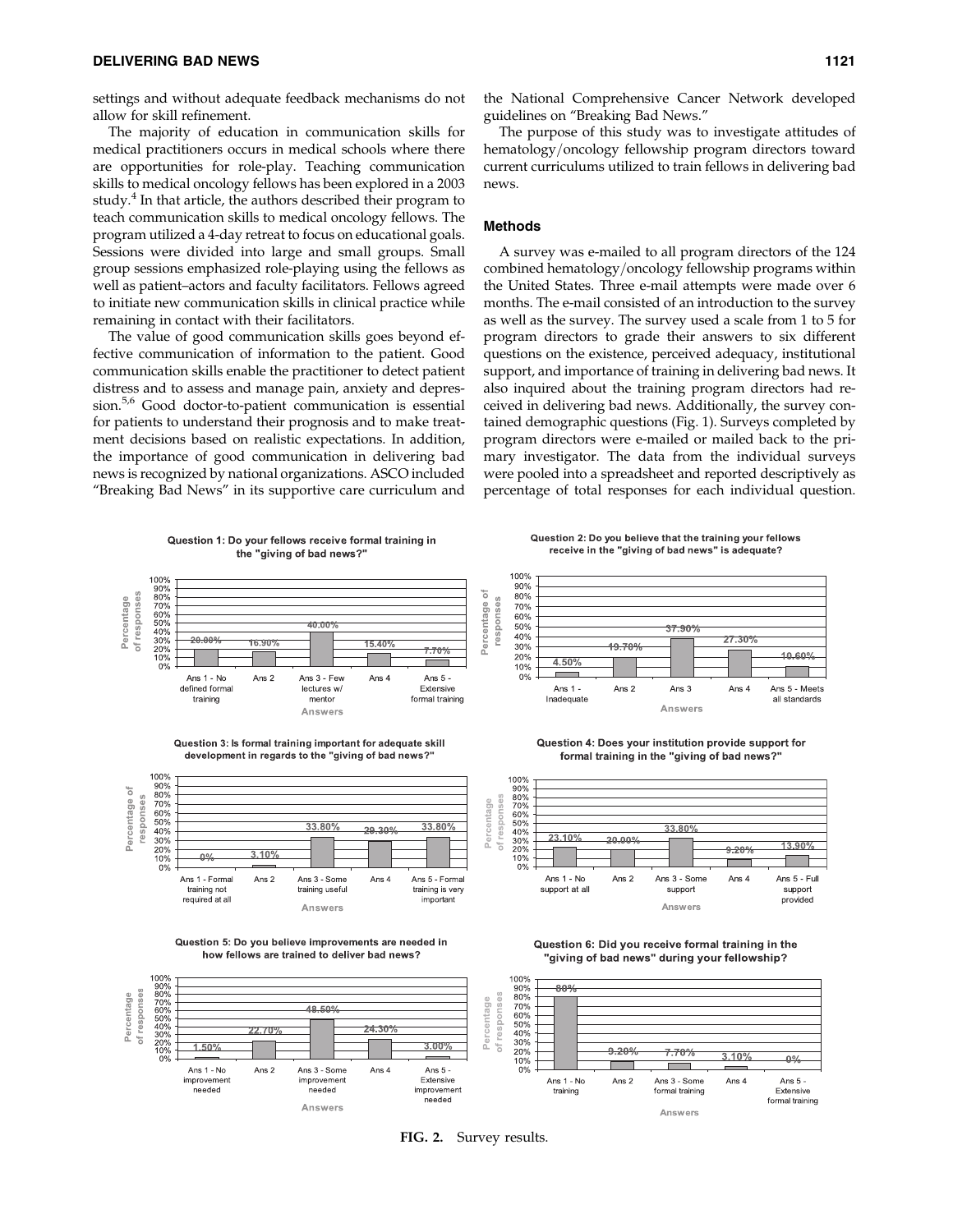Demographic data were also reported descriptively. The responses to all the questions in our survey can be graphically seen in Figure 2.  $\chi^2$  Statistics were used to perform analytical comparisons between the training received by program directors and the training being given to fellows, and between the perceived importance of the need for training and the institutional support for such training.

#### **Results**

After a total of three e-mailings sent out from June 2006 through December 2006, 65 completed surveys (52%) were received and analyzed. Review of demographics revealed that the majority (82%) of programs were located in an urban setting. Ninety-seven percent of the primary teaching hospitals were considered tertiary care centers and 46% of programs carried an NCI designation. The median number of fellows in hematology/oncology training programs was 6 with a range of 3 to 46 fellows (Table 1). Training programs locations are outlined in Table 2.

In regard to training in delivering bad news, 89% of program directors reported that they received little to no training during their fellowship. However, they reported that only 37% of fellows receive little or no training. Forty percent of current fellows were reported as receiving some training with the remaining 23% receiving moderate to extensive training in delivering bad news. The difference between the training received by program directors and the training currently given to fellows showed statistical significance ( $\chi^2$  38.2; p < 0.001; Fig. 3). The majority (63%) of program directors felt that training in delivering bad news is important for skill devel-

Table 1. Demographics of Survey Responders

| Demographic           | Number         | Percentage |
|-----------------------|----------------|------------|
| Surveys sent          | 124            | 100%       |
| Surveys Returned      | 65             | 52%        |
| Location              |                |            |
| Northeast             | 20             | 31%        |
| Southeast             | 10             | 15%        |
| Mid-Atlantic          | 4              | 6%         |
| Midwest               | 18             | 28%        |
| Northwest             | $\mathbf{1}$   | 2%         |
| <b>West Coast</b>     | $\overline{4}$ | 6%         |
| Southwest             | 8              | 12%        |
| Setting               |                |            |
| Urban                 | 53             | 81%        |
| Suburban              | 9              | 14%        |
| Rural                 | 3              | 5%         |
| Tertiary care center? |                |            |
| Yes                   | 63             | 97%        |
| No                    | $\overline{2}$ | 3%         |
| NCI designation?      |                |            |
| Yes                   | 30             | 46%        |
| No                    | 35             | 54%        |
| Number of fellows     |                |            |
| $1 - 5$               | 5              | 7%         |
| $6 - 10$              | 31             | 48%        |
| $11 - 15$             | 20             | 31%        |
| $16 - 20$             | 4              | 7%         |
| $21 - 25$             | $\mathbf{1}$   | $2\%$      |
| >25                   | 3              | 5%         |

NCI, National Cancer Institute.

opment. Only 3% did not feel that training is necessary. Additionally, 38% of program directors felt that their fellows' training meets most or all standards. Twenty-four percent felt that the training was inadequate and 38% felt that training was somewhat adequate. Similarly, the majority of program directors would like to see improvements in how their fellows are trained. Forty-nine percent of program directors noted that some improvement was needed in their program and 27% noted that moderate to extensive improvement was needed. With regard to institutional support for training in delivering bad news, 43% of program directors reported little to no institutional support while 23% reported moderate to full institutional support. The difference between the perceived importance in ''giving bad news'' training and the perceived institutional support showed statistical significance  $(\chi^2 30.9; p < 0.001; Fig. 3).$ 

#### Discussion

Giving bad news is not an easy task for anyone, especially early in a physician's career when these conversations can provoke feelings of anxiety and avoidance. The results of this survey demonstrate that great improvements need to be made in how hematology/oncology fellows are trained to deliver bad news.

In general, communication skills need to be taught in order to effectively train fellows in delivering bad news. Currently, teaching communication skills is one of the six competencies that are required as a part of any residency/fellowship training program by the Accreditation Council for Graduate Medical Education (ACGME).<sup>7</sup>

In an investigation by Back and colleagues,<sup>8</sup> the efficacy of communication skills training was examined using a 4-day retreat to teach communication skills to 115 medical oncology fellows. The investigators observed significant improvements in communication skills in delivering bad news with using standardized patient encounters as an educational tool. Utilization of role-play and retreat style education has also been investigated in other countries. In Australia, oncology communication skills' training was established in 1997 and included role-play.<sup>9</sup> Delivering bad news is currently a component of their curriculum. The Australians currently provide communication skills training to all trainees nationally.

The value of effective communication skills is significant. In several recent studies, effective communication proved to be a vital tool for not only discussing diagnosis and treatment, but also for predicting prognosis. In a study by Schnadig and colleagues, $10$  patients with advanced colorectal and lung cancers were reviewed in regard to discordances between patient and physician reporting of patient's performance and

Table 2. Survey Responders by Location

| Location          | # of programs in location | # (%) Returned |
|-------------------|---------------------------|----------------|
| Northeast         | 20                        | $12(60\%)$     |
| Southeast         | 12                        | 9(75%)         |
| Mid-Atlantic      | 43                        | 15(35%)        |
| Mid-west          | 28                        | 16(57%)        |
| Nothwest          | 2                         | $1(50\%)$      |
| <b>West Coast</b> | 10                        | 7(70%)         |
| Southwest         | 9                         | 5(56%)         |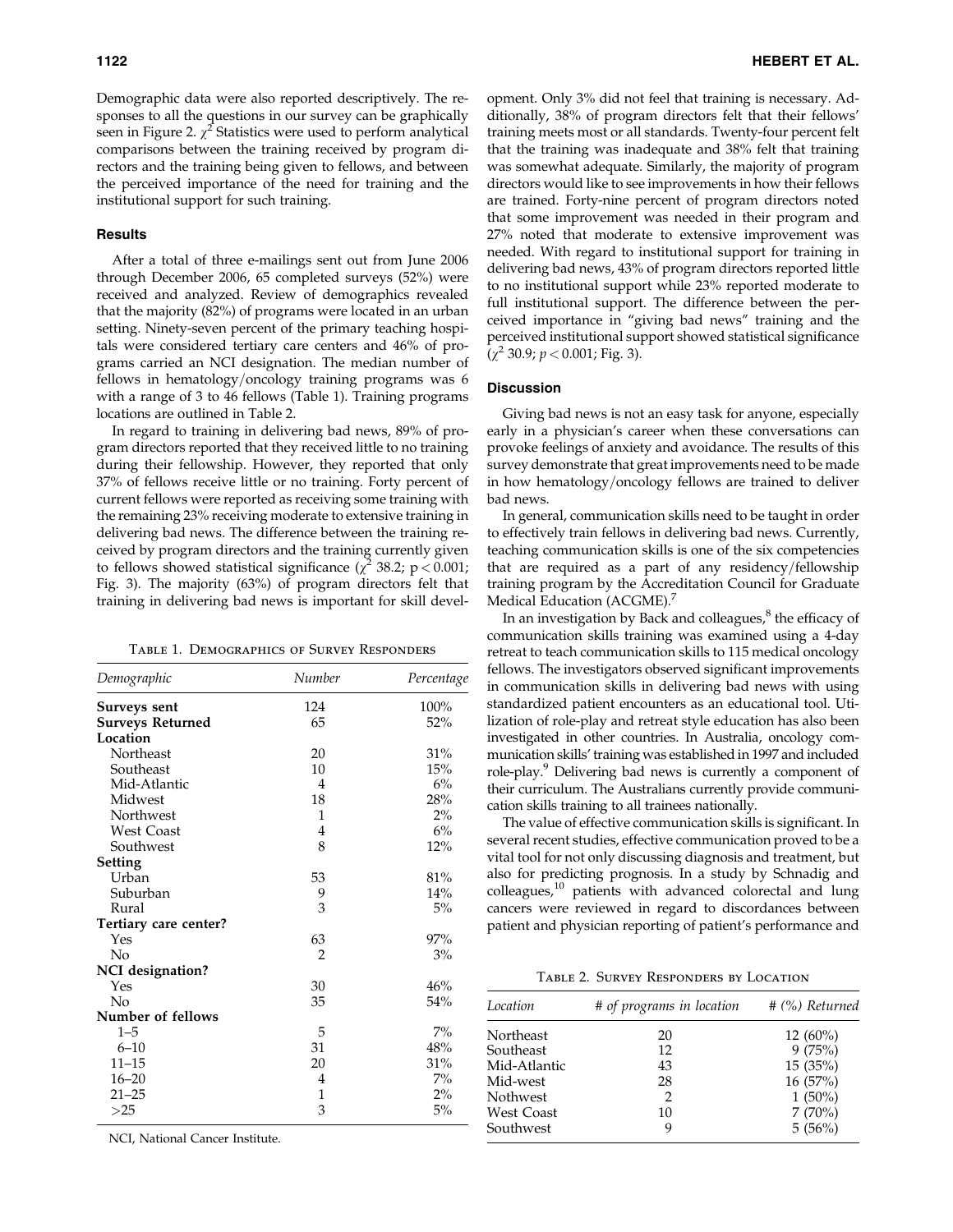Comparison of "giving bad news" training received by PDs compared to training given to Fellows





FIG. 3. Statistical analyses.

nutritional status. The results demonstrated that physicians were more likely to rate patients at a better Karnofsky Performance Status (KPS) than patients would rate themselves. In addition, an increased risk of death was seen for patient and physician disagreement on KPS and nutritional status assessments. The study by Dajczman and colleagues $^{11}$  used a similar design and reviewed patients with advanced nonsmall cell lung carcinoma (NSCLC) who completed a patient questionnaire designed to mimic Eastern Cooperative Oncology Group Performance Status (ECOG PS) scale. The results revealed that patient and physician estimations of patients' ECOG PS were incongruent nearly 50% of the time. The patient's estimation was a better predictor of survival. Lehmann and colleagues $12$  investigated communication of prognostic information to patients with stage IV lung and gastrointestinal malignancies. Physician consultations were audio taped and consultations regarding prognosis were analyzed. Patients were surveyed about understanding of prognosis as well as desire for information about prognosis after their visits with physicians. Results demonstrated that the majority of physicians (78%) communicated information regarding the incurable nature of the malignancy; however, only a minority of patients (32%) understood this information. Physicians need to be armed with effective communication skills in order to appropriately triage patients in regards to prognosis, which can potentially impact decisions on the administration of chemotherapy and eligibility for enrollment in clinical trials.

The results of this survey show that from current program directors to current fellows improvements have been made in the training in delivering bad news. Eighty-nine percent of program directors received little or no training in delivering bad news compared to only 37% of current fellows. This is likely a multifactorial phenomenon; on one hand, regulatory organizations such as ACGME are promoting such training and, on the other, practitioners understand the need of stronger physician–patient relationships. However, there is still room for improvement. Most program directors (63% of respondents) recognize this training as a useful skill for fellows as trainees advance in their careers. Additionally, 76% of program directors want to see improvements in this training within their institutions. Our study shows that, despite the

perceived importance that giving bad news has, institutional support is lagging behind as 43% of program directors reported little or no institutional support. Further research is needed to clarify whether the lack of institutional support is a roadblock to progress for communication skills' development. We did not ask program directors specifics in regards to institutional support. A future study could try to determine whether the financial support from the institution influences program directors perception on how effectively fellows are trained in delivering bad news.

Our study, however, has limitations. Although the survey was mailed to 124 program directors, only 65 (52%) answered, raising the concern for a lack of interest in the topic. If this were the case, then our conclusion that the program directors want to see improvements in this communication skills training would be weakened if others responded. More likely than not, failure to fill out the survey was secondary to time constraints. We believe that if the remaining program directors would have answered, similar results were likely to have been collected. In addition, most responding program directors were from urban, tertiary care centers. As a result, our conclusions pertain most to the attitudes of program directors from this demographic.

#### Conclusion

Effective communication is the foundation of a strong, trusting relationship between patient and physician. It is the responsibility of the physician to understand individual patients' medical diagnosis in the background of their psychosocial situation. Only when this is done effectively will the physician be able to appropriately discuss prognosis, prescribe treatment, deliver bad news and discuss end-of-life care with their patients. The training in communication skills begins in medical school, but should not stop there. As physicians advance through training, communication skills need to be reinforced and tailored to the appropriate settings. We hope the present study, with its specific limitations, will serve as a precedent in order to strengthen the perceived need on improving or implementing formal training on giving bad news. With institutional support and further research, hematology/oncology fellowship programs should strive to